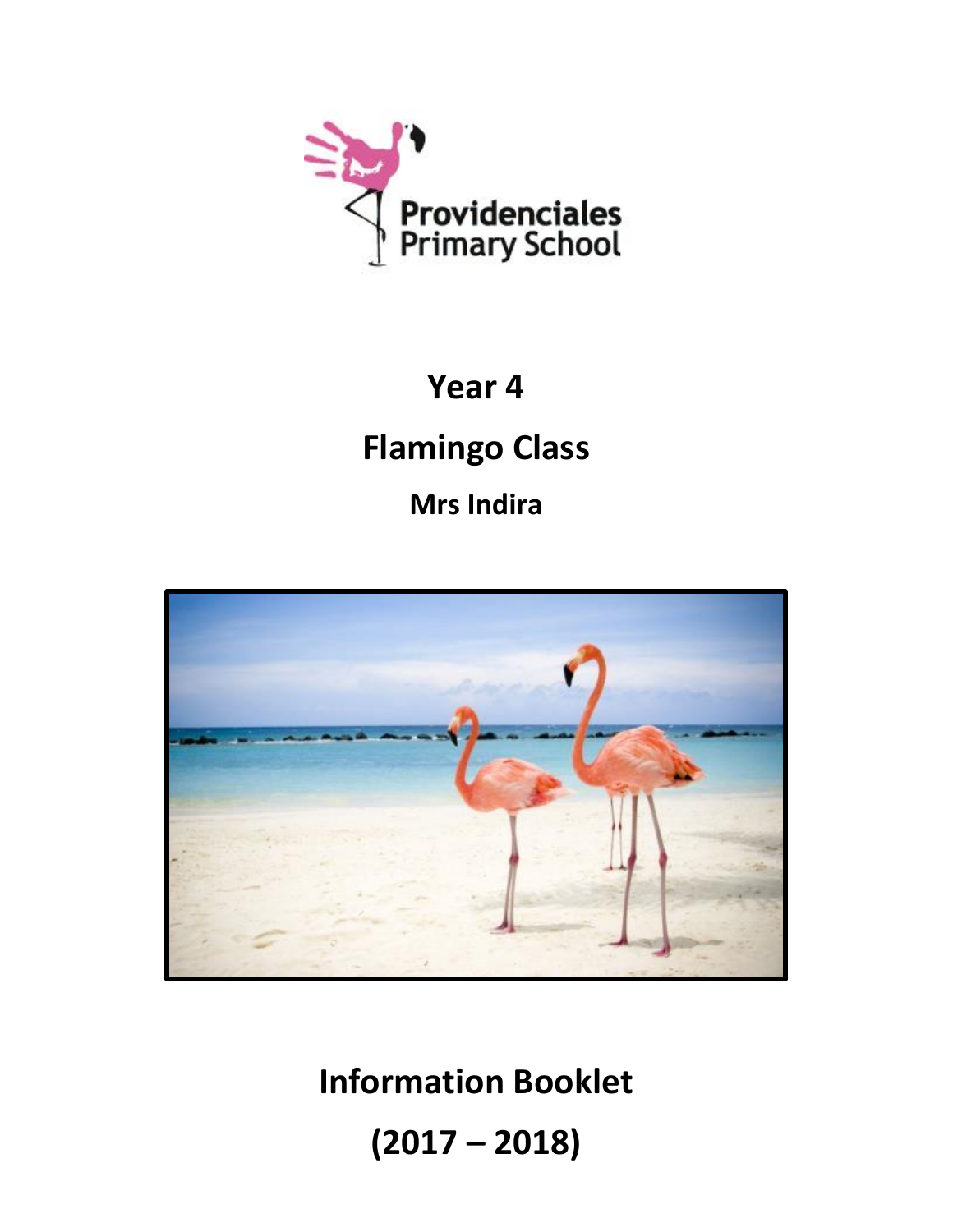#### **Welcome to Year 4!**

I am really pleased to be able to properly welcome you and your children to Year 4 – 'Flamingo Class'! With two Cat 5 hurricanes in September, it has been a very unique start for me, I must admit! My three boys and I joined my husband here at the end of August and it is only now I feel we can really begin to start our lives here in this beautiful, special part of the world. I really look forward to getting to know you all better over the coming weeks. Throughout the year, I hope you will feel welcome to ask me about anything you'd like to know and also that you will help me, as I learn my way around this lovely school.

This booklet allows me the opportunity to give some important information about our class. Please take the time to read about the routines and expectations of everyone in Flamingo Class.

I have also included some introductory information regarding our curriculum topics for the year.

I look forward to an inspiring, fun-filled and challenging year of learning together.

#### *Mrs Indira*

#### **STRUCTURE of the DAY:**

- $\mathbb{F}$  School day begins at 8.15am. (students may come into school from 8.00 am. but must remain in the walkway and be supervised by a parent until they have access to their class at 8.15am.). This is an important part of the day and it is essential that every effort is made to be here on time. Children will be marked late in the register if they arrive after 8:30am.
- Morning break is from9.55 to 10.25am. For a snack, we encourage the students to bring fresh fruit as it helps give energy and focus for the rest of the morning. I encourage all children to bring plenty of water to drink throughout the day. Being well hydrated is an essential ingredient for having a healthy and happy mind!
- Lunchtime is from 12.30 to 1.15pm. A varied and healthy menu of cooked lunch is offered or students may bring their own packed lunch. Please try to keep lunch healthy and nutritious. Again, water comes with our highest recommendation!
- School day ends at 3.00pm. (unless clubs are being attended). Students should be collected on time  $$ after 15 minutes, a 'late fee' may be charged as teachers have other responsibilities from 3.15pm.
- P Should anyone other than a parent be collecting your child at the end of the morning, please make sure you let us know in advance. We will not allow a child to leave school with anyone other than a parent unless we have the necessary permission.

#### **UNIFORM:**

Provo Primary School uniform is a turquoise T-shirt (available from the Office), khaki shorts, trousers, skorts or skirt and 'suitable' shoes. Shoes should enclose the whole foot so that recess activities are safe – 'flip-flops', heeled sandals etc. are not suitable. Socks should be white. Hats are a necessity on our island – we have hats as part of our uniform.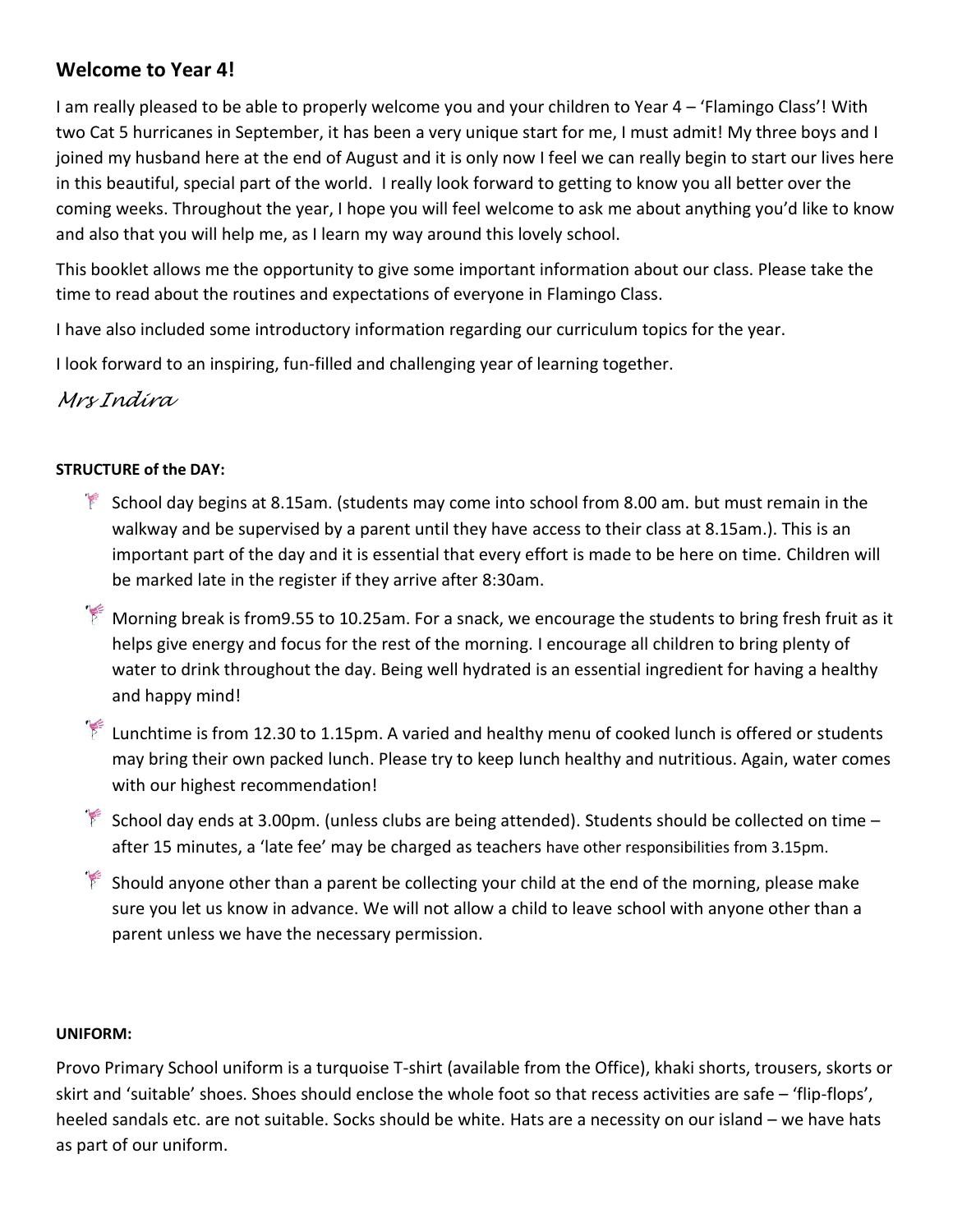No jewellery should be worn – although watches and small stud ear-rings are permitted. Nail varnish should be removed before coming to school. Long hair should be tied back off the face, to ensure safety in P.E. and other curriculum areas.

#### P.E. Kit:

Our P.E. kit is a white, Provo Primary School T-shirt, navy shorts and trainers/sneakers. It is essential that all children in Key Stage 2 have a hat on PE days.

In Year 4 we have two P.E. sessions each week. Our P.E. days are Tuesday and Thursday mornings. On these days, children should come to school in P.E. kit and bring their uniform to change into afterwards. Extra water is needed on these days.

When swimming, a one-piece swimsuit should be worn, although UV shirts can be worn on top. Children will need their own towel.

#### **GENERAL EXPECTATIONS:**

Respect, kindness and positive behaviour and attitude towards school life and those around us are the normal expectations at Provo Primary School. In order that everyone knows what is expected of them and others around them, we have golden rules, which are:

- $\mathbb{R}$  Care for myself and others
- $\frac{1}{2}$ Be honest
- **Work hard**
- Listen
- Look after property



Our school logo is a flamingo. It is made from a handprint. The fingers and thumb help us to remember our five golden rules.

#### Behaviour & Attitude

As some of the older members of our school, Year 4 are expected to be our ambassadors and be exemplary role models to the younger children.

 $\mathbb{R}^2$  We have a lot of work to do, so students are expected to be ready to work and fully engaged in all aspects of their lessons.

#### Effort and Achievement

As individuals, students are encouraged to achieve their full potential. However, we realize that all students have different strengths and weaknesses, so their rate of progress is judged accordingly. Alongside this, every student is expected to give consistent and significant effort to their work in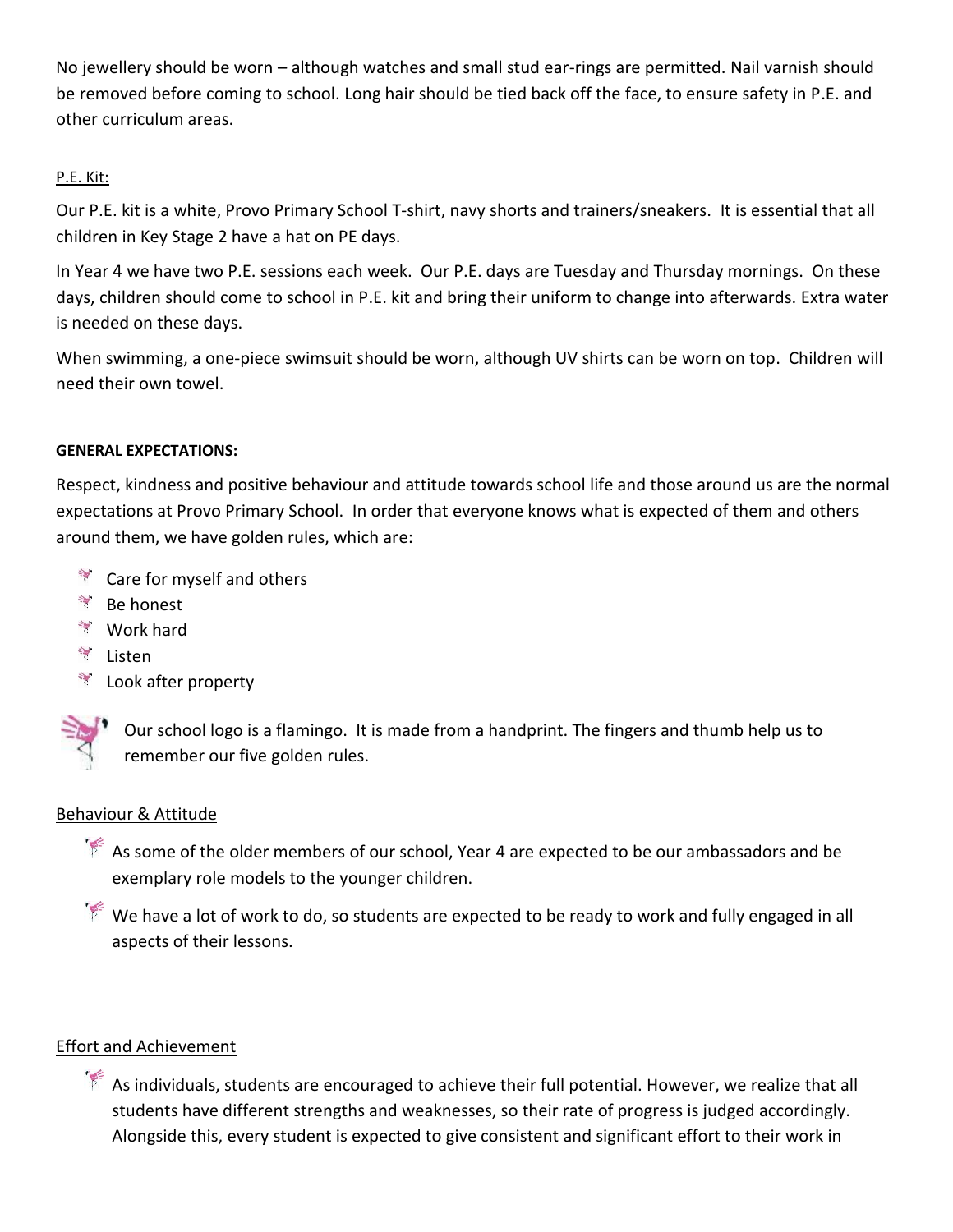school. Effort – and attitude – is rewarded by Golden Time each Friday. Individual stickers and certificates can also be earned.



Numeracy, Reading and/or Writing are assessed regularly in class – usually at the end of a topic and definitely at the end of each half term. The results of some of these assessments will be included in written reports that I will send home to parents. These will also be discussed at Parent-Teacher Consultations and used to create targets.

Parent-teacher Consultation Meetings are held each term. Parents are invited to come to the school and confer with their child's teacher at a scheduled time. A parent or teacher may also request a conference at any time during the school year.

Written reports are produced and sent home in January and June.

#### **WEEKLY TIMETABLE:**

Our curriculum is broad and balanced, giving our students the opportunity to learn and practise skills needed, not only within individual subjects but also in areas that will help them become independent learners.

|   | 8.15-8:55           |                                   | $8:55 - 9:55$     |                     |                         | $10:25 - 11:25$                                           | $11:30 - 12:30$                                            |       | $1:15 - 2:05$                                                  | $2:05 - 3:00$               |
|---|---------------------|-----------------------------------|-------------------|---------------------|-------------------------|-----------------------------------------------------------|------------------------------------------------------------|-------|----------------------------------------------------------------|-----------------------------|
| M | <b>Spelling</b>     | Literacy<br>Reading Comprehension |                   |                     | <b>Break</b><br>Morning | Numeracy                                                  | Topic<br>(Science, Art &<br>Design, Social<br>Studies, RE) | Lunch | Guided<br>Reading<br>(+ Tablets)                               | Topic/Science<br>(+Tablets) |
|   | PE                  | Handwriting                       |                   |                     |                         | Literacy<br>Creative writing                              | Numeracy                                                   |       | Spelling<br>Literacy                                           | Topic/Science               |
| W | <b>KS2 Assembly</b> | <b>Guided Reading</b>             |                   |                     |                         | Numeracy                                                  | Literacy<br>Grammar<br>(+ Tablets)                         |       | Theatre<br>Spanish<br>Arts/Music<br>(Miss Cara)<br>(Mrs. Niki) |                             |
|   | PE                  |                                   | Guided<br>Reading |                     |                         | Numeracy                                                  | Literacy<br>Creative writing                               |       | Topic<br>(Art & Design /D.T./Computing)<br>(+ Laptops)         |                             |
| F | Mental<br>Maths     | <b>Guided Reading</b>             |                   | Show<br>and<br>Tell |                         | Topic / Science<br>Computing<br>(+ Laptops)<br>Mrs. Yorka | Literacy<br>/Spanish<br>Mrs. Yorka                         |       | Celebration<br>Assembly<br>Mrs. Yorka                          | Golden Time<br>Mrs. Yorka   |

#### **SPECIALIST TEACHERS:**

We are fortunate at Provo Primary that we can have specialist teacher to further enrich our children's learning. This year they include:

Miss Cara/Mrs. Yorka – Spanish Mrs. Niki - Theatre Arts/Dance Ms. Alison – Music Miss Sian, Mrs. Stef, Mrs. Yorka, Mrs. Claire and Mrs. B. (volunteer) –support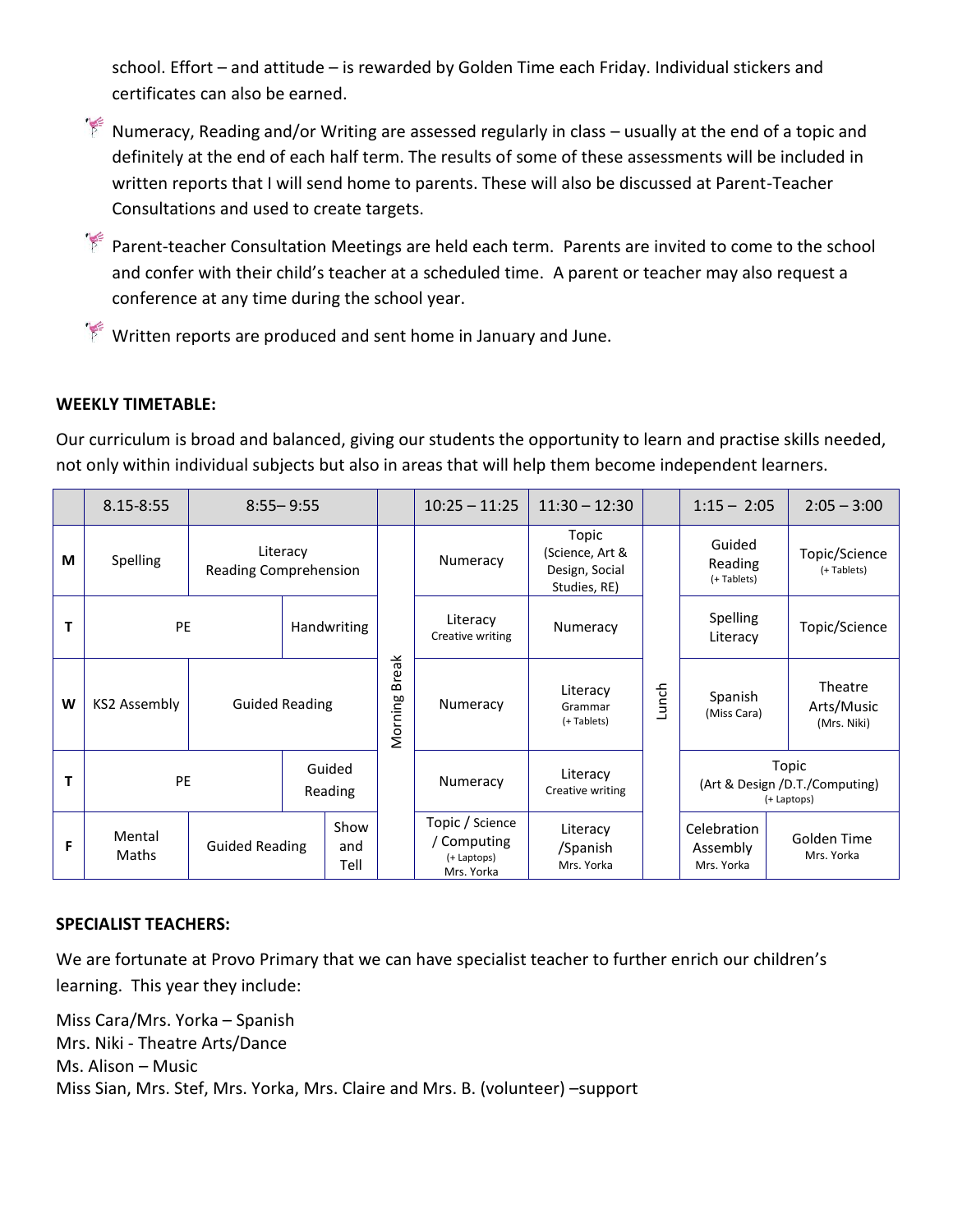#### **CURRICULUM:**

#### **Literacy:**

In Literacy, we group children within each class and use resources specific to the level of each student. Literacy units will always be taught in line with the Topic / Theme being taught in class. By embedding our literacy work in larger topics, children's writing becomes more purposeful, informed and imaginative. Students are able to draw on knowledge and experiences gained across the curriculum to add detail to their work. We will be covering the following units of work during the year:

| Narrative, plays<br>and scripts                            | Unit $1$<br>Stories set in<br>imaginary worlds | Unit 2<br>Stories with<br>historical settings |                             | Unit $3$<br>Stories from other<br>cultures |                                                   | Unit 4<br>Stories which raise<br>issues/dilemmas |                            | Unit 5<br>Plays |
|------------------------------------------------------------|------------------------------------------------|-----------------------------------------------|-----------------------------|--------------------------------------------|---------------------------------------------------|--------------------------------------------------|----------------------------|-----------------|
| Unit $1$<br><b>Explanation texts</b><br><b>Non Fiction</b> |                                                |                                               | Unit 2<br>Information texts |                                            | Unit $3$<br>Recounts: newspapers<br>and magazines |                                                  | Unit 4<br>Persuasive texts |                 |
| Poetry                                                     | Unit $1$<br>Creating images and feelings       |                                               | Unit 2<br>Exploring form    |                                            |                                                   |                                                  |                            |                 |

#### **Numeracy:**

In Numeracy lessons, children are also grouped with others of similar ability. This allows the teacher to provide appropriate levels of challenge to all students while encouraging partner discussions and group work. Sometimes the school will take the decision to group children across classes, in order to better meet the needs of all students. If this is the case with your child's class, we will inform you of our plans in advance. We cover a variety of topics falling under the main Primary Strategy headings of using and applying Numeracy skills, counting and understanding number, knowing and using number facts, calculating, understanding shape, measuring and handling data. Topics are approached more than once over the year in order to gradually consolidate and make progress.

#### Year 4 Numeracy Key Objectives:

- Count backwards through zero to include negative numbers
- Recognise the place value of each digit in a four-digit number
- Round any number to the nearest 10, 100 or 1000
- Recall multiplication and division facts for multiplication tables up to  $12 \times 12$
- Use place value, known and derived facts to multiply and divide mentally, including: multiplying by 0 and 1; dividing by 1; multiplying together three numbers
- Recognise and use factor pairs and commutativity in mental calculations
- Multiply two-digit and three-digit numbers by a one-digit number using formal written layout
- Recognise that hundredths arise when dividing an object by one hundred and dividing tenths by ten.
- Recognise and write decimal equivalents to ¼, ½ and ¾
- Find the effect of dividing a one- or two-digit number by 10 and 100, identifying the value of the digits in the answer as ones, tenths and hundredths
- Round decimals with one decimal place to the nearest whole number
- Compare numbers with the same number of decimal places up to two decimal places
- Convert between different units of measure; estimate, compare and calculate different measures, including money in pounds and pence
- Find the area of rectilinear shapes by counting squares
- Solve problems involving converting from hours to minutes; minutes to seconds; years to months; weeks to days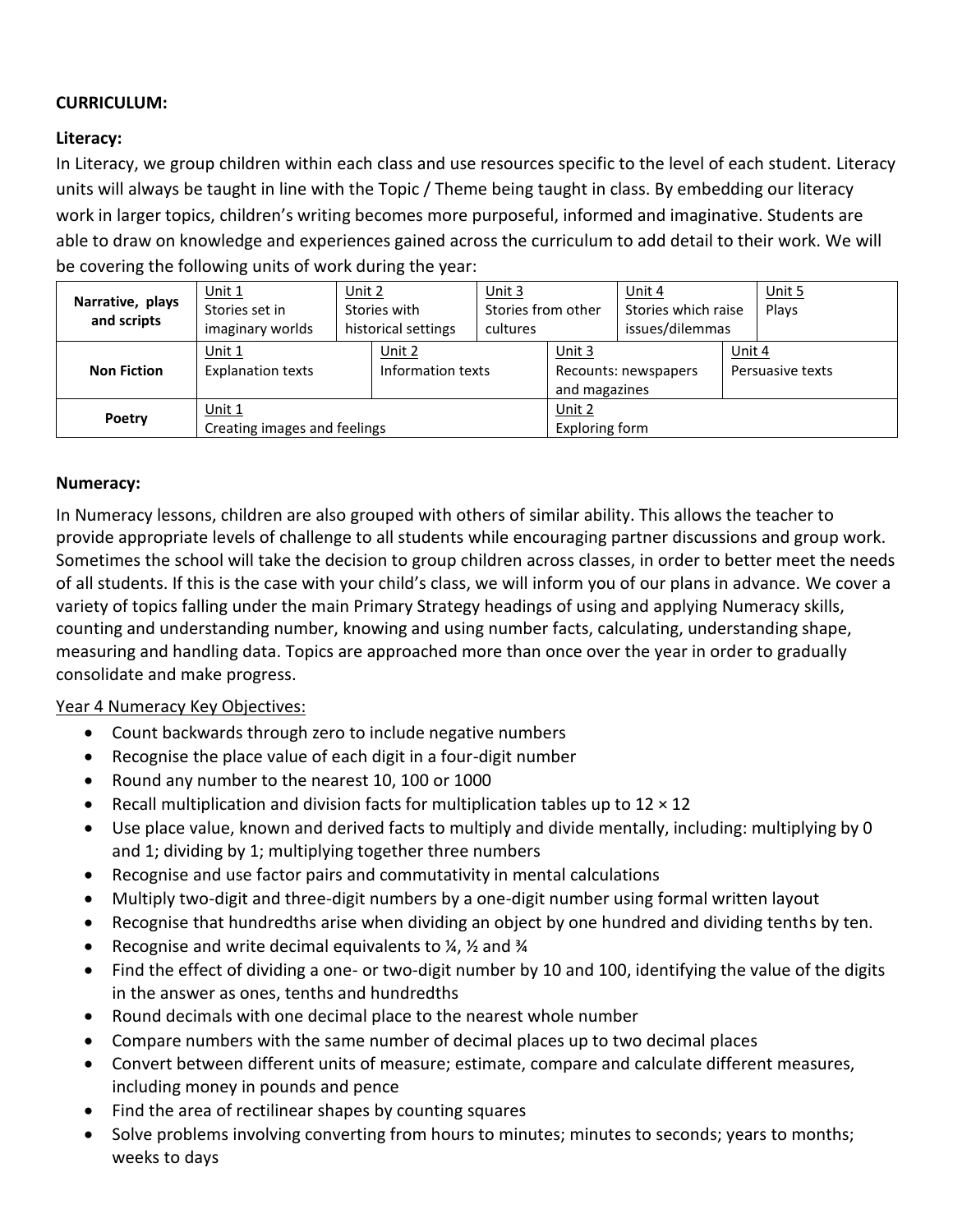- Compare and classify geometric shapes, including quadrilaterals and triangles, based on properties and sizes
- Complete a simple symmetric figure with respect to a specific line of symmetry.
- Describe positions on a 2-D grid as coordinates in the first quadrant
- Describe movements between positions as translations of a given unit to the left/right and up/down
- Interpret and present discrete and continuous data using appropriate graphical methods, including bar charts and time graphs

#### **Other curriculum areas:**

In Flamingo Class, we will be approaching our topics through a 'creative curriculum'. By centring learning on one topic area, children are able to apply their newly acquired skills in a meaningful and purposeful way across the curriculum. Children will learn to adopt a multi-disciplined approach to their work in order to research, investigate, reason and inquire. Brief overviews of the topics covered are outlined below, with the linked subjects highlighted:

|                                                                 | Spring 2                                                                                                                                           | Autumn 2                                                                                                                                                   | Spring 1                                                                                                                                     | Spring 2                                                                                                                                        | Summer 1                                                                                                                                    | Summer 2                                                                                                                                    |  |
|-----------------------------------------------------------------|----------------------------------------------------------------------------------------------------------------------------------------------------|------------------------------------------------------------------------------------------------------------------------------------------------------------|----------------------------------------------------------------------------------------------------------------------------------------------|-------------------------------------------------------------------------------------------------------------------------------------------------|---------------------------------------------------------------------------------------------------------------------------------------------|---------------------------------------------------------------------------------------------------------------------------------------------|--|
| <b>Topic</b>                                                    | World<br><b>Exploration</b>                                                                                                                        | Let's Celebrate!                                                                                                                                           | <b>Moving &amp;</b><br><b>Growing</b>                                                                                                        | <b>The Romans</b>                                                                                                                               | <b>Habitats</b> and<br><b>Conservation</b>                                                                                                  | <b>Industries: Past</b><br>& Present                                                                                                        |  |
| Literacy                                                        | • Poetry - Short bust<br>creative writing<br>Stories set in<br>imaginary worlds.                                                                   | • Information texts<br>• Exploring form                                                                                                                    | • Explanation texts.                                                                                                                         | • Stories with Historical<br>Settings.<br>Stories from other<br><b>Cultures</b><br>• Recounts $\sim$<br>Newspapers &<br>magazines.              | • Plays<br>• Persuasive texts                                                                                                               | • Poetry - Creating<br>Images<br>• Stories that raise<br><b>Issues / Dilemmas</b>                                                           |  |
| <b>Numeracy</b>                                                 | <b>Alongside daily Math</b><br>teaching, Topic-related<br>work will focus on:<br>· Directional language,<br>compass points,<br>measure (distance). | <b>Alongside daily Math</b><br>teaching, Topic-related<br>work will focus on:<br>· Estimation,<br>properties of shape:<br>tessellation and<br>translation. | <b>Alongside daily Math</b><br>teaching, Topic-related<br>work will focus on:<br>• Data handling,<br>problem solving and<br>pattern seeking, | <b>Alongside daily Math</b><br>teaching, Topic-related<br>work will focus on:<br>• Roman numerals,<br>positive and negative<br>numbers (dates), | <b>Alongside daily Math</b><br>teaching, Topic-related<br>work will focus on:<br>• Money, real life<br>money problems &<br>scenarios, time. | <b>Alongside daily Math</b><br>teaching, Topic-related<br>work will focus on:<br>• Money, real life<br>money problems &<br>scenarios, time. |  |
| <b>Science</b>                                                  | • Solids, Liquids and<br>Gases                                                                                                                     | • Circuits and<br>conductors                                                                                                                               | • Moving and growing                                                                                                                         | • Friction<br>• Circuits and<br>conductors (link with<br>Design)                                                                                | • Habitats                                                                                                                                  | · Solids, liquids and<br>how they can be<br>separated                                                                                       |  |
| <b>Social Studies</b>                                           | • Comparison of 2<br>locations. A settler's<br>experience travelling<br>from the 'Old World'<br>to the 'New World'.                                |                                                                                                                                                            |                                                                                                                                              | • How do historians<br>know how people<br>lived in the past?<br>• The legacy of a<br>civilization.                                              | • My Country<br>• Improving the<br>environment                                                                                              | • Our Industries                                                                                                                            |  |
| <b>Computing</b>                                                | •Technology in our lives<br>•E-Safety - Cyber bullying                                                                                             |                                                                                                                                                            |                                                                                                                                              |                                                                                                                                                 | • Data handling<br>• E-safety<br>• Programming                                                                                              |                                                                                                                                             |  |
| Art & Design /<br><b>Design</b><br>Technology/                  | • Tone and shade:<br>• Design: Designing and<br>making jewelry out of<br>native materials.                                                         | • D & T: Storybooks<br>(link with ICT)<br>• The Christmas Play -<br>props, costumes &<br>stage                                                             | • Art: The human body.<br>• D & T: Clay modeling.                                                                                            | • Art: Architecture and<br>real-world<br>landscapes.<br>• Design: Alarms<br>(designing and<br>building burglar<br>alarms)                       | • Mixing colours:<br>contrasting scenes<br>using watercolour                                                                                | • D & T: Creating a<br>business - designing<br>a product.                                                                                   |  |
| P.E.<br>(Physical<br><b>Education</b> )                         | $\bullet$ Squash<br>• Personal Fitness & Performance Analysis<br>• Striking & Fielding (Baseball & Kickball)<br>• Gaelic Football                  |                                                                                                                                                            | • Personal Fitness & Performance Analysis<br>• Athletics                                                                                     |                                                                                                                                                 | • Swimming<br>• Dance<br>• Outdoor & Adventurous activities                                                                                 |                                                                                                                                             |  |
| P.S.H.E.<br>MindUp                                              | • New beginnings                                                                                                                                   | • Getting on and falling<br>out<br>• 'Say no to bullying'                                                                                                  | • Going for goals!                                                                                                                           | • It's good to be me                                                                                                                            | • Relationships                                                                                                                             | • Changes                                                                                                                                   |  |
| (Personal, Social,<br>health and Economic<br><b>Education</b> ) |                                                                                                                                                    |                                                                                                                                                            | Economic Wellbeing and being a Responsible Citizen                                                                                           |                                                                                                                                                 |                                                                                                                                             |                                                                                                                                             |  |
| R.E.<br>(Religious<br><b>Education</b> )                        |                                                                                                                                                    | • Celebrations:<br>Christmas journeys<br>• The Hajj as a religious<br>pilgrimage                                                                           |                                                                                                                                              | • Origins of Easter<br>Story.<br>• Why is Easter<br>important to<br>Christians?                                                                 |                                                                                                                                             | • What religions are<br>represented in our<br>neighbourhood?                                                                                |  |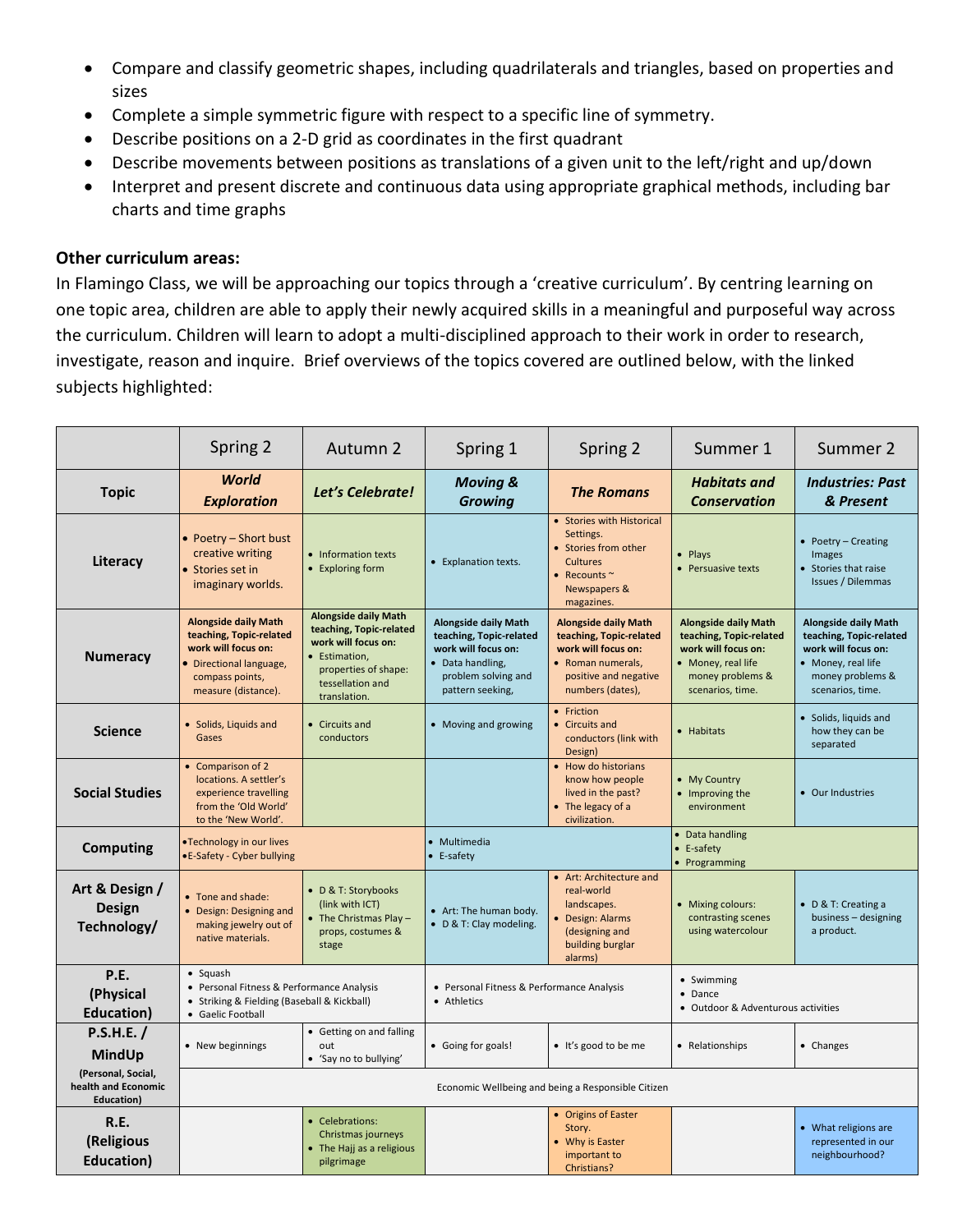N.B. Music, Theatre Arts and Spanish programmes will also be delivered in accordance with curriculum expectations for children working at a Year 4 level.

#### **ASSESSMENT - MARKING & FEEDBACK:**

- $\hat{P}$  Our 'Marking and Feedback' policy based on 'success and improvement'. It is designed to clearly show how children have achieved against the learning objective and to identify ways in which they can improve.
- Ways in which teachers mark are standardised across the school.

Here is an outline of the main points of our policy:

At Provo Primary School, we believe that students should receive quality feedback on their work. This may be given in a variety of ways including marking, rewards, oral and body language (smiles, thumbs up, eye contact etc). Research shows that oral feedback is the most natural and effective for children. Feedback, in whatever form is powerful and must focus on success **and** improvement.

#### Literacy and written work:

The following symbols will be used consistently across the school:

- *sp* In margin to highlight incorrect spelling somewhere on that line. Student locates and corrects it.
- **^** Omission
- **//** New paragraph or new line in poetry
	- Circle non-existent or incorrectly placed punctuation, including capitals.

#### Numeracy:

The purpose of marking is primarily diagnostic. It will communicate whether the child is successful and should act as a motivator. Comments made should encourage the child to feel safe when tackling problems and will encourage further development.

- $\checkmark$  correct answer in Numeracy
- incorrect answer in Numeracy
- C incorrect work now corrected

As part of the plenary at the end of lessons or when completing units of work, children will be encouraged to self-assess using a range of written or visual means.

We will also be using a variety of self and peer assessments allowing the children to take more ownership of their learning.

#### **HOMEWORK:**

Homework contributes toward building responsibility, self-discipline and lifelong learning habits. It is our intention to assign relevant, challenging and meaningful homework assignments that reinforce classroom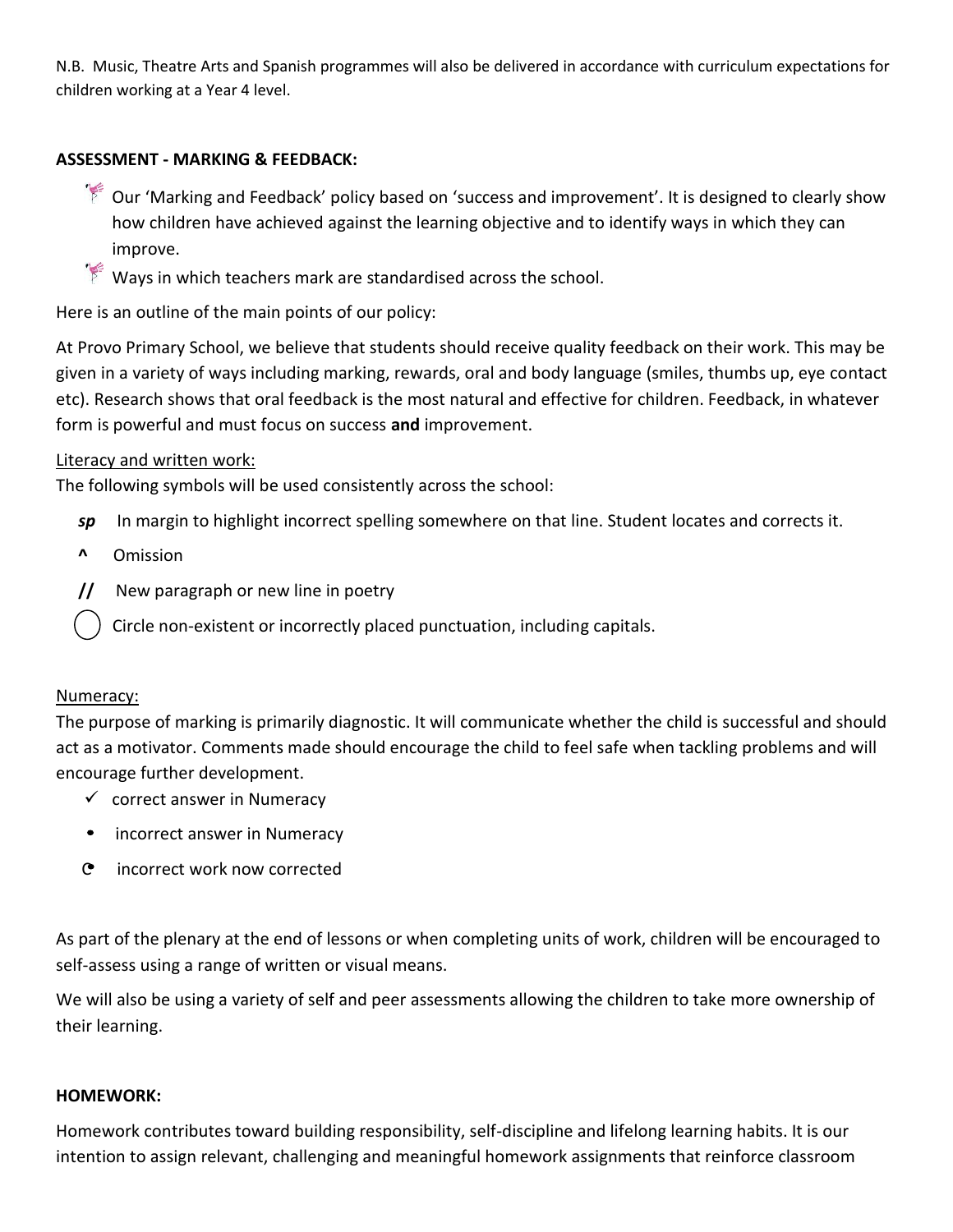learning objectives. Homework will provide students with the opportunity to apply information they have learned, complete unfinished class assignments, and develop their ability to work independently. Homework is modified to suit the individual needs of each student.

#### **Homework can have several purposes:**

- **practice** exercises to reinforce or embed learning in class
- **preview** assignments to prepare for subsequent lessons
- **extension** activities to transfer learned skills or concepts to new situations
- **creative** activities to integrate many skills toward the production of a response or product

By Year 4, the quantity of homework has increased and the expectation is that students begin to manage their time in order to submit pieces on time. All homework will link to classwork and therefore most of it should be able to be done independently. In Year 4, homework diaries will be collected on Monday morning to check the children are using them effectively to help their organisation skills.

Our homework this year is as follows:

| Subject:                                                                    | Set:                                                                                                                                      | Due:                                                                                                                                                                     |  |
|-----------------------------------------------------------------------------|-------------------------------------------------------------------------------------------------------------------------------------------|--------------------------------------------------------------------------------------------------------------------------------------------------------------------------|--|
| <b>Spellings</b>                                                            | Tuesday                                                                                                                                   | <b>Following Monday</b>                                                                                                                                                  |  |
| Literacy or Topic related work                                              | Tuesday                                                                                                                                   | <b>Following Wednesday</b>                                                                                                                                               |  |
| Numeracy                                                                    | Tuesday                                                                                                                                   | <b>Following Wednesday</b>                                                                                                                                               |  |
| <b>Guided Reading</b>                                                       | After guided reading session in class                                                                                                     | Due date will be recorded in Guided<br>Reading book (normally 5 days<br>approx.)                                                                                         |  |
| Home Learning Project<br>(independent project linked to the<br>class Topic) | Early in a Topic. This is usually a<br>larger piece of work, giving the<br>children greater independence and<br>choice in their learning. | A period of 3-5 weeks is given for a<br>Home Learning Project. A clear due<br>date will be given, when we will have<br>a scheduled 'show & tell' celebration<br>morning. |  |

#### **AFTER-SCHOOL CLUBS:**

After school clubs are offered to all age groups. The focus of our clubs ranges widely, covering such areas as Sports, Art, Computers, Drama and Music. We also offer a Homework Club. After-school tutoring is also available, enquire for pricing at the office and speak with the teacher you would wish to tutor your child to discuss timings.

#### **HOW CAN YOU HELP?**

- Encourage your child to read regularly and complete Guided Reading homework thoroughly.
- Discuss homework with your child and encourage them to do their best and provide a suitable space and time for homework to be completed.